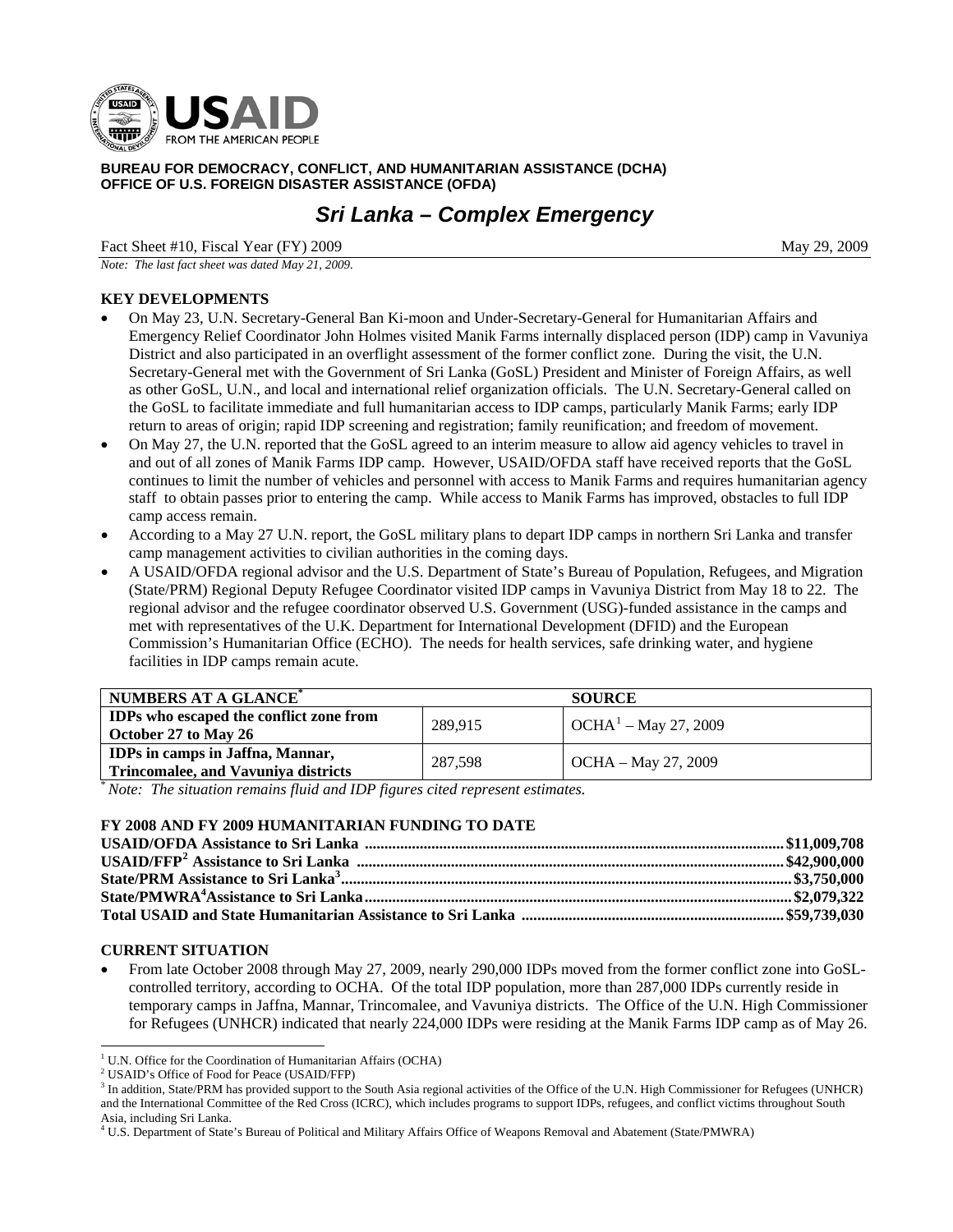- The U.N. Human Rights Council (UNHRC) resolution passed on May 27 urged the GoSL to protect minority ethnic groups. However, human rights organizations reported that the failure of the adopted resolution to include calls by European nations to investigate war crimes during the 26-year civil war with the Liberation Tigers of Tamil Eelam (LTTE) ignores claims of abuse by both the GoSL military and LTTE rebels. USAID/OFDA staff are monitoring potential effects the resolution may have on access to IDPs currently residing in temporary camps, including Manik Farms.
- On May 27, OCHA noted that humanitarian activities remained limited to shelter and sanitation projects and food distributions within Zone 4 of the Manik Farms site.

#### *Emergency Food Assistance*

• According to the U.N., humanitarian organizations continued to provide approximately 900,000 meals per day to IDPs in northern Sri Lanka as of May 27.

#### *Health*

- On May 26, OCHA reported a shortage of staff at the GoSL hospital in Mannar District to treat new admissions, including more than 1,500 injured IDPs arriving from the former conflict zone. In addition, USAID/OFDA staff noted that medical staff shortages exist throughout IDP camps in northern Sri Lanka.
- In an effort to help the GoSL Ministry of Health expand ward capacities at Mannar and Vavuniya hospitals, ICRC has provided approximately 500 beds.

#### *Humanitarian Demining*

• In late May, the Swiss Foundation for Mine Action (FSD) plans to begin initial demining surveys in Mannar District to facilitate IDP returns and resettlement. In addition, the Mine Action Group (MAG) began demining operations in Mannar District in May and estimates that demining each village area will require up to three months. FSD and MAG noted challenges with the demining assessment process, including a lack of first-hand knowledge of GoSL Army and LTTE minefields. The agencies plan to interview IDPs who previously lived in the area to facilitate initial assessments.

#### *Water, Sanitation, and Hygiene (WASH)*

- On May 27, OCHA reported that the U.N. Children's Fund (UNICEF) and the Industrial Services Bureau planned to install water treatment units for the surgical and pediatric wards at two hospitals serving IDPs in Vavuniya District.
- As of May 21, humanitarian agencies had constructed 147 hygiene facilities and positioned 103 water tanks with a capacity of storing 1,000 liters each in Zone 4 of Manik Farms IDP camp, according to OCHA. OCHA also noted that Oxfam plans to provide 300 additional hygiene facilities in Zone 4.
- According to OCHA, humanitarian agencies selected 260 IDP hygiene education volunteers to facilitate hygiene promotion sessions in Zones 1 and 2 of Manik Farms in the coming days.

#### **USAID AND STATE HUMANITARIAN ASSISTANCE**

- A USAID humanitarian assistance team composed of three USAID/OFDA staff and one USAID/FFP officer remain in Sri Lanka working closely with USAID/Sri Lanka and partners to assess needs and coordinate USG humanitarian assistance.
- On October 21, 2008, U.S. Ambassador Robert O. Blake redeclared a disaster in Sri Lanka due to increased conflict and resulting displacement, requesting USAID/OFDA support for FY 2009.
- To date in FY 2009, USAID/OFDA has provided more than \$6 million to assist IDPs and returnees, including support for health, logistics, protection, disaster risk reduction, agriculture and food security, economy and market systems, shelter and settlements, humanitarian coordination and information management, and WASH programs.
- In FY 2009, USAID/FFP has provided 19,490 metric tons (MT) of P.L. 480 Title II emergency food assistance, valued at \$14.3 million, to WFP. To date in FY 2009, State/PRM has provided \$1.76 million to ICRC to support conflict-affected Sri Lankans. In addition, State/PRM has provided support to UNHCR and ICRC regional programs, which include activities to support IDPs, refugees, and conflict victims throughout South Asia, including Sri Lanka. State/PMWRA has also contributed \$600,000 for humanitarian demining in Mannar District.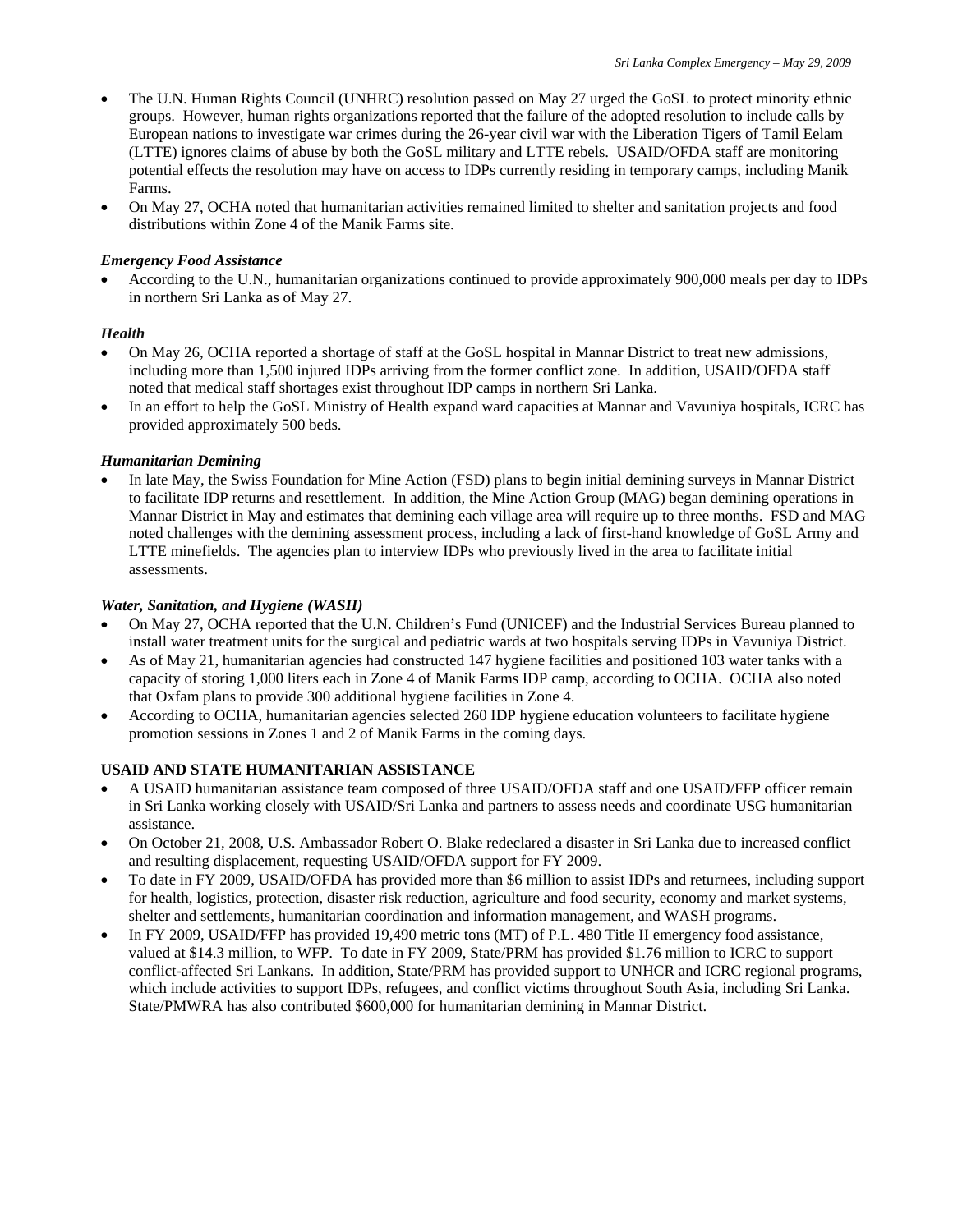| <b>FY 2009</b>                                      |                                                                                                                                                                                                          |                                                                                                               |               |
|-----------------------------------------------------|----------------------------------------------------------------------------------------------------------------------------------------------------------------------------------------------------------|---------------------------------------------------------------------------------------------------------------|---------------|
| <b>Implementing Partner</b>                         | <b>Activity</b>                                                                                                                                                                                          | <b>Location</b>                                                                                               | <b>Amount</b> |
|                                                     | <b>USAID/OFDA ASSISTANCE<sup>1</sup></b>                                                                                                                                                                 |                                                                                                               |               |
| United Methodist Committee on<br>Relief (UMCOR)     | Umbrella Award for Small Grants in<br>Health, Protection, Risk Reduction,<br>Agriculture and Food Security, Economy<br>and Market Systems, Shelter and<br>Settlements, Water, Sanitation, and<br>Hygiene | Batticaloa,<br>Jaffna,<br>Kilinochchi,<br>Mannar,<br>Mullaitivu,<br>Trincomalee,<br>and Vavuniya<br>districts | \$3,500,060   |
| <b>UNICEF</b>                                       | Nutrition and Water, Sanitation, and<br>Hygiene                                                                                                                                                          | Ampara,<br>Batticaloa,<br>Jaffna,<br>Kilinochchi,<br>Mullaitivu,<br>Trincomalee,<br>and Vavuniya<br>districts | \$1,700,000   |
| <b>International Office for Migration</b><br>(ION)  | Health                                                                                                                                                                                                   | Jaffna, Mannar,<br>Vavuniya<br>districts                                                                      | \$880,866     |
| <b>TOTAL USAID/OFDA</b>                             |                                                                                                                                                                                                          |                                                                                                               | \$6,080,926   |
|                                                     | <b>USAID/FFP ASSISTANCE<sup>2</sup></b>                                                                                                                                                                  |                                                                                                               |               |
| <b>WFP</b>                                          | 19,490 MT of P.L. 480 Title II Emergency<br>Food Assistance                                                                                                                                              | Countrywide                                                                                                   | \$14,300,000  |
| <b>TOTAL USAID/FFP</b>                              |                                                                                                                                                                                                          |                                                                                                               | \$14,300,000  |
| <b>STATE/PRM ASSISTANCE</b>                         |                                                                                                                                                                                                          |                                                                                                               |               |
| <b>ICRC</b>                                         | <b>IDP</b> Assistance and Protection                                                                                                                                                                     | Northern,<br>North-Central,<br>and Eastern<br>provinces                                                       | \$1,760,000   |
| <b>TOTAL STATE/PRM</b>                              |                                                                                                                                                                                                          | \$1,760,000                                                                                                   |               |
| <b>STATE/PMWRA</b>                                  |                                                                                                                                                                                                          |                                                                                                               |               |
| <b>FSD</b>                                          | Humanitarian Demining                                                                                                                                                                                    | <b>Mannar District</b>                                                                                        | \$600,000     |
| <b>TOTAL STATE/PMWRA</b>                            |                                                                                                                                                                                                          | \$600,000                                                                                                     |               |
| <b>TOTAL USG HUMANITARIAN ASSISTANCE IN FY 2009</b> |                                                                                                                                                                                                          |                                                                                                               | \$22,740,926  |

# **USG HUMANITARIAN ASSISTANCE PROVIDED TO SRI LANKA IN FY 2008 AND FY 2009**

| <b>FY 2008</b>                                              |                                                                                                 |                                                                                                |           |  |
|-------------------------------------------------------------|-------------------------------------------------------------------------------------------------|------------------------------------------------------------------------------------------------|-----------|--|
| <b>Implementing Partner</b>                                 | Activity                                                                                        | <b>Location</b>                                                                                | Amount    |  |
| <b>USAID/OFDA ASSISTANCE<sup>1</sup></b>                    |                                                                                                 |                                                                                                |           |  |
| Agency for Technical Cooperation<br>and Development (ACTED) | Agriculture and Food Security, Economy<br>and Market Systems, Water, Sanitation,<br>and Hygiene | <b>Batticaloa</b><br><b>District</b>                                                           | \$599.999 |  |
| <b>IOM</b>                                                  | <b>Economy and Market Systems</b>                                                               | Batticaloa,<br>Jaffna,<br>Kilinochchi.<br>Mannar.<br>Trincomalee,<br>and Vavuniya<br>districts | \$605,000 |  |